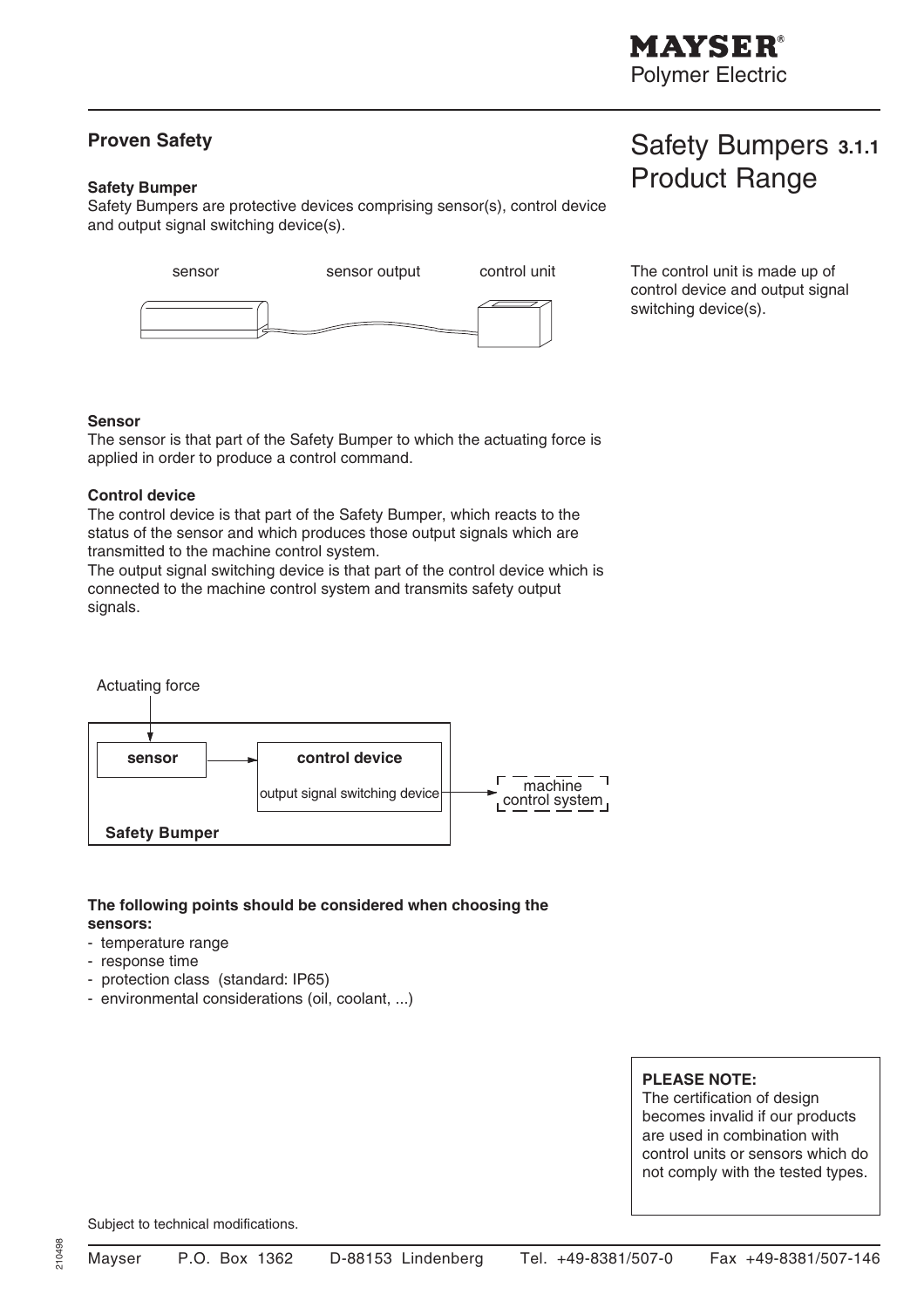# **2-wire-connection system (with monitoring resistor)**



# Safety Bumpers **3.2.1** Product Range

The Safety Bumper comprises sensor control device and output signal switching device. The control device and the output signal switching device are combined in the control unit.

#### **Types**

SB/BK through sensor with cable exit on both sides or for connecting up an external monitoring resistor SB/W with integrated monitoring resistor



#### **Combination of sensors**



For your safety: The sensor and the connecting cable are constantly monitored for function.

A control function is attained by bridging the conductive areas with a monitoring resistor.

Combinations:

- connection of several sensors
- connection to Safe Edges and Safety Mats possible
- only one control unit necessary

Model with external resistor, thus avoiding variety in type

#### **Cable connection** (standard)

- Cable: LiYY Ø 5 mm; 2x 0.25 mm² Cu
- length of cable: 2 m
- customized lengths possible
- cable ends without plug/socket connection option: cable ends can be supplied with plug/socket connection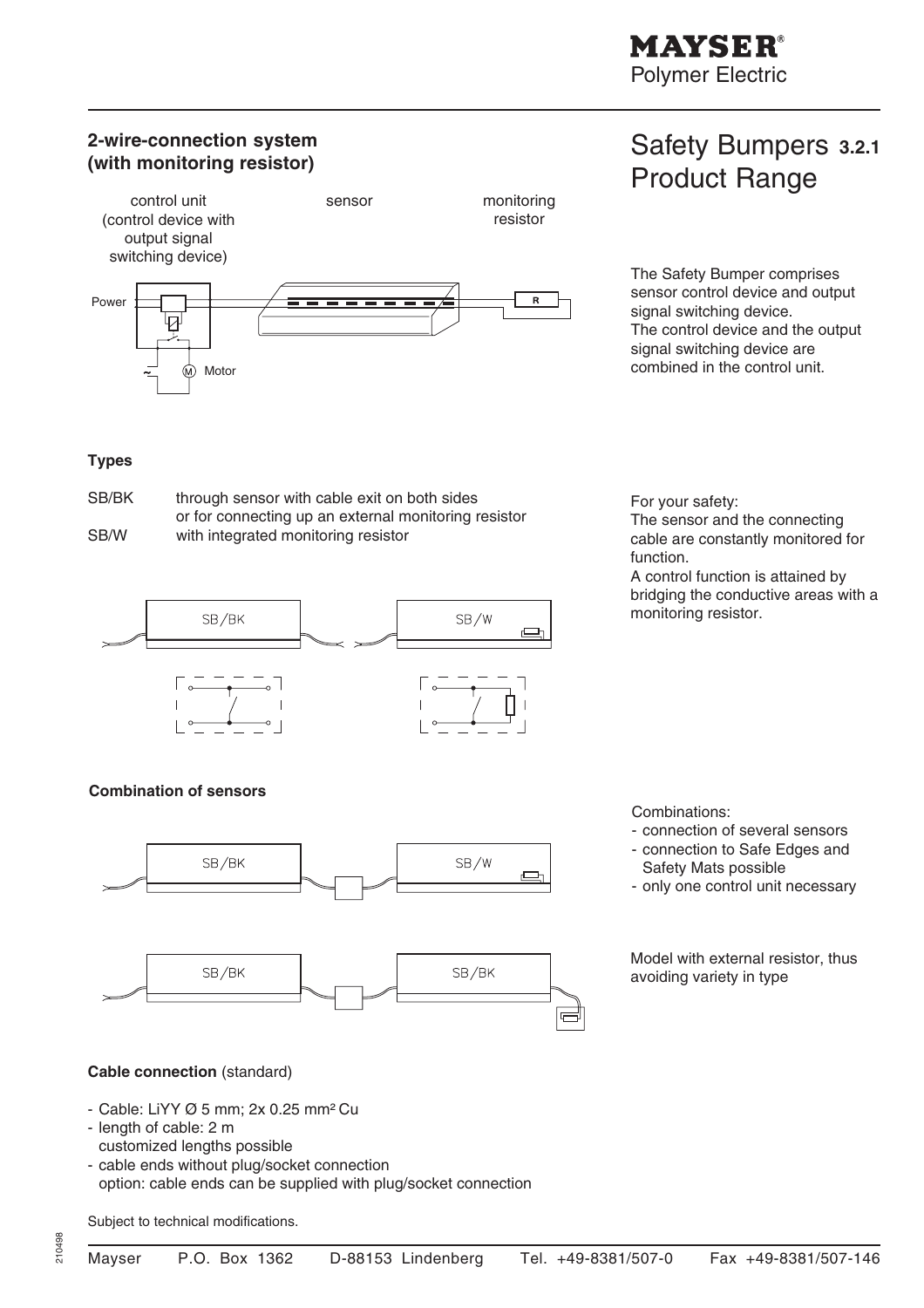**MAYSER®** 

Polymer Electric

# **4-wire-connection system (without monitoring resistor)**

# Safety Bumpers **3.2.2** Product Range



The Safety Bumper comprises sensor control device and output signal switching device. The signal processing and the output signal switching device are combined in the control unit.

#### **Type**

SB/BK through sensor with cables on both ends For your safety:



The sensor and the connecting cable are constantly monitored for function.

The monitoring resistor is not required due to signal transmission feedback

#### **Combination of sensors**



Combinations:

- connection of several sensors
- connection to Safe Edges and Safety Mats possible
- only one control unit necessary

#### **Cable connection** (standard)

- cabel: LiYY Ø 5 mm; 2x 0.25 mm² Cu
- length of cable: 2 m customized lengths possible
- cable ends without plug/socket connection option: cable ends can be supplied with plug/socket connection **Note:**

The 4-wire-connection system can only be applied using the control unit SG-SUE 41X4 NA.

Subject to technical modifications.

210498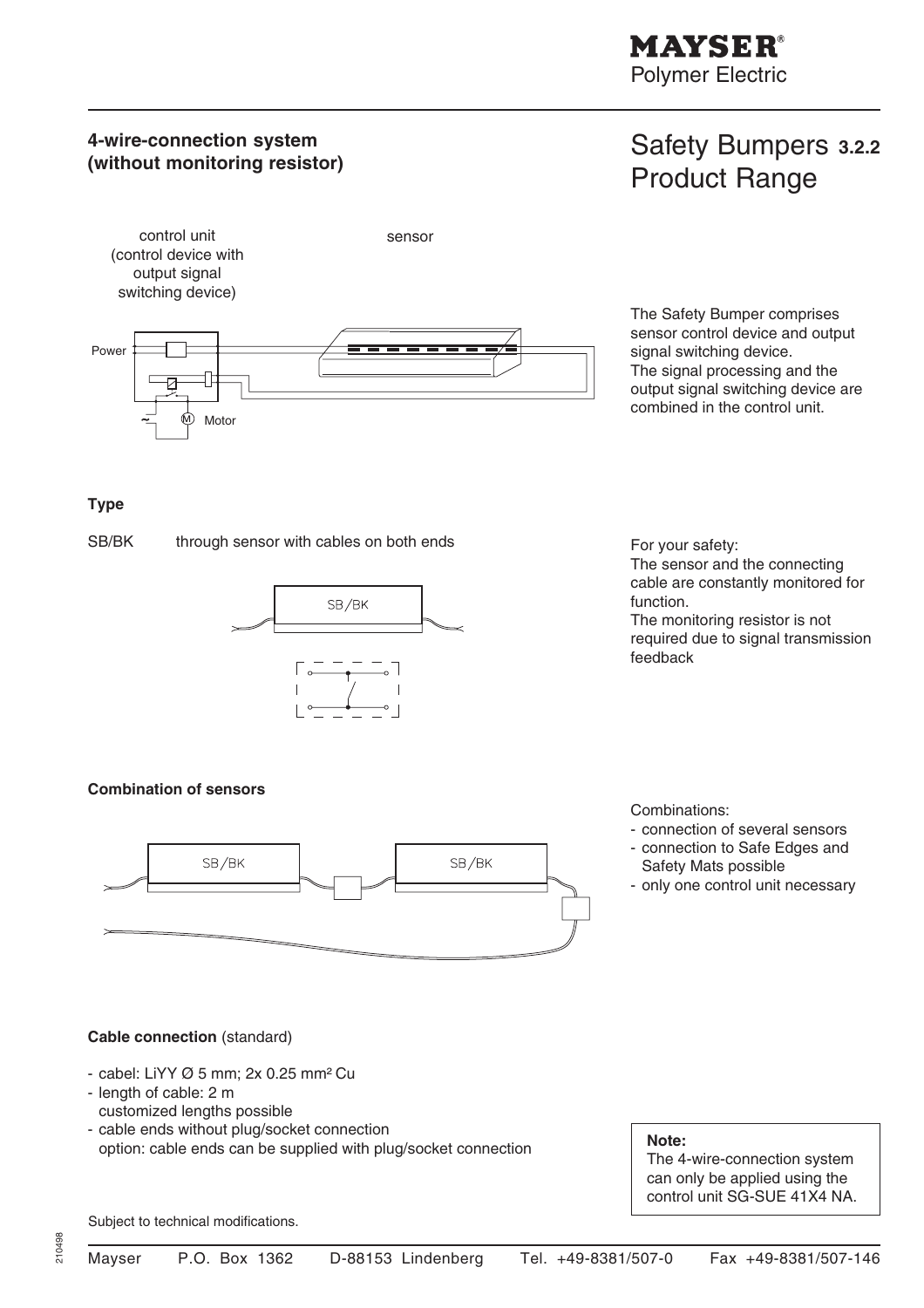Safety Bumpers **3.2.3**

Product Range

### **Micro switch system (Break contact principle)**

The Safety Bumper comprises only the sensor. The sensor can be connected either by means of a follow-up safety system or directly into the machine control system.



#### **Type**

SB/Micro with integrated break contact principle For your safety:



The break contact principle monitors the system for a break in connection. The switch contacts are force guided.

#### **Combination of sensors**



Combinations:

- connection of several sensors
- no control unit needed

#### **Cable connection** (standard)

- cable: 4 GKWG-AX 1x 1.5 mm<sup>2</sup>
- length of cable: 2 m customized lengths possible
- cable ends without plug/socket connection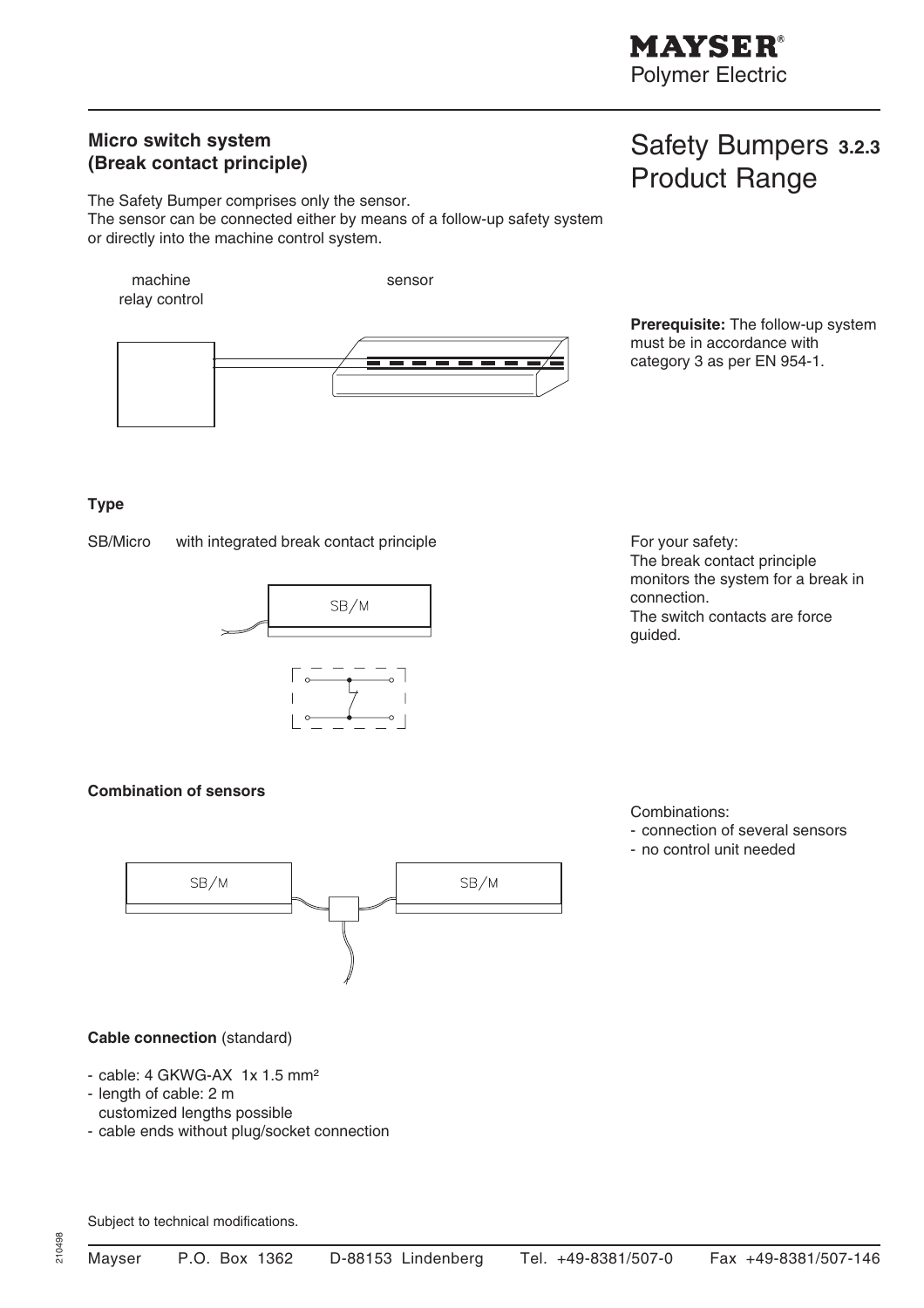# **Standard System**

### **Lengths available**

The sensors can be supplied in lengths ranging from 100 to 4,000 mm. Special designs are available on enquiry.



### **Forms available**

Standard sensors are available in 2 forms:

Form A parallel form  $at Y = 40$ Form B cone shaped form at  $Y = 100$ ; 150; 200



# **Design lay-out / Mounting**

All-purpose mounting with M 6 screws or nuts in continuous grooves in the C-rail.



Subject to technical modifications.

210498

# Safety Bumpers **3.3.1** Product Range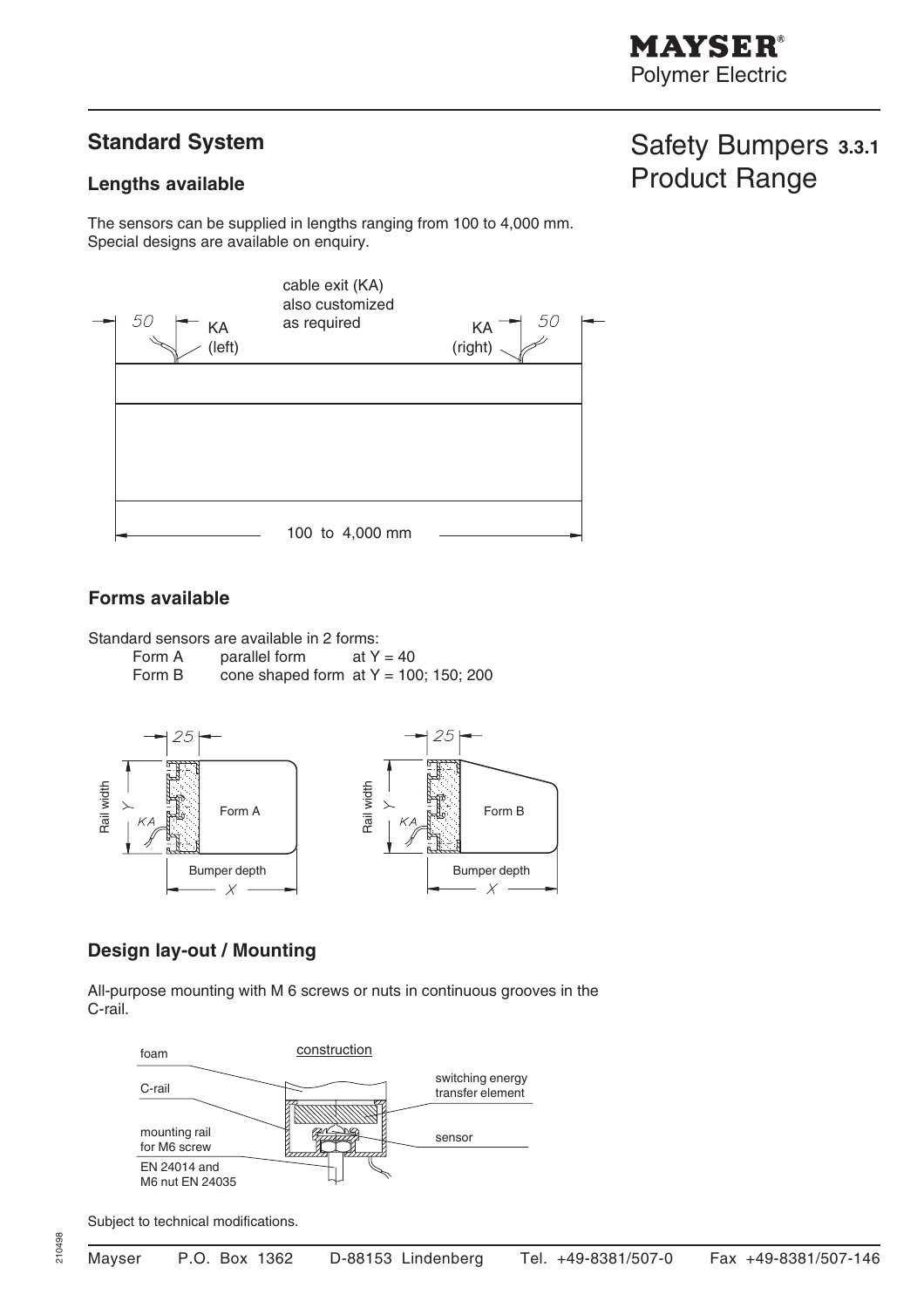# **MAYSER®**

Polymer Electric

Safety Bumpers **3.4.1**

The yellow stripes are applied to the area indicated by the chain-

dotted line.

Product Range

# **Standard System**

#### **Colour**

- deep black (similar to RAL 9005) or
- deep black with yellow stripes (similar to RAL 1021)



#### **Skin**

- environmental-friendly PUR-skin with good mechanical properties
- protection class IP 65

### **Chemical resistance**

The following resistances are only given (at a room temperature of 23 °C) on condition that the bumper-skin is undamaged and intact.

| <b>Chemical Resistance</b>      | <b>Skin</b> |                                                                        |
|---------------------------------|-------------|------------------------------------------------------------------------|
| Acetone                         | 士           | Key to symbols:                                                        |
| Formic acid                     |             | $+$ = resistant                                                        |
| Ammonia                         | $+$         | $\pm$ = limited resistance                                             |
| ASTM-Oil No.1/2/3               | $\pm$       | $-$ = not resistant                                                    |
| Petroleum                       | 士           |                                                                        |
| <b>Brake fluid</b>              |             |                                                                        |
| Diesel oil                      | $+$         |                                                                        |
| Ethyl acetate                   |             |                                                                        |
| Isopropyl alcohol               | $+$         |                                                                        |
| Methanol                        | $+$         |                                                                        |
| Hydrochloric acid 10 %          | $+$         |                                                                        |
| Hydrosulfuric acid 50 %         | 土           | The data given are results of tests                                    |
| Spirit (ethyl alcohol)          | $^{+}$      | which were done in our laboratory                                      |
| Carbon tetrachloride            | 土           | to the best of our knowledge and                                       |
| Rolling oil                     | $+$         | belief. We cannot accept any                                           |
| Water                           | $+$         | obligations being deduced from                                         |
| Hydrogen peroxide 10%           | $\ddot{}$   | them. You must always test the<br>suitability of our products for your |
| Household and sanitary cleaning |             | special application purpose under                                      |
| agents                          | $\ddot{}$   | practical conditions.                                                  |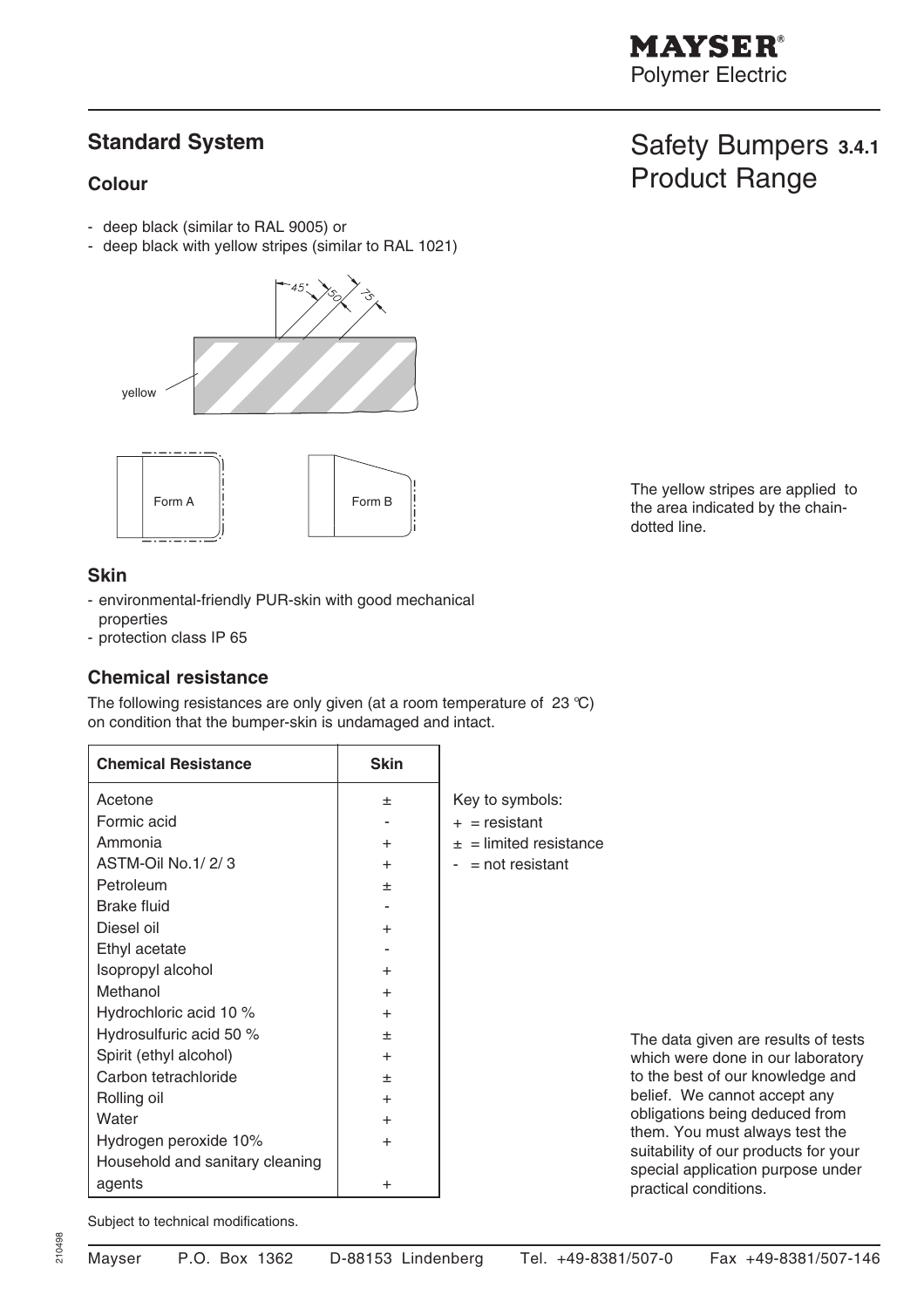# **Standard System**

# **Dimensions of aluminium mounting rail**

# Safety Bumpers **3.5.1** Product Range

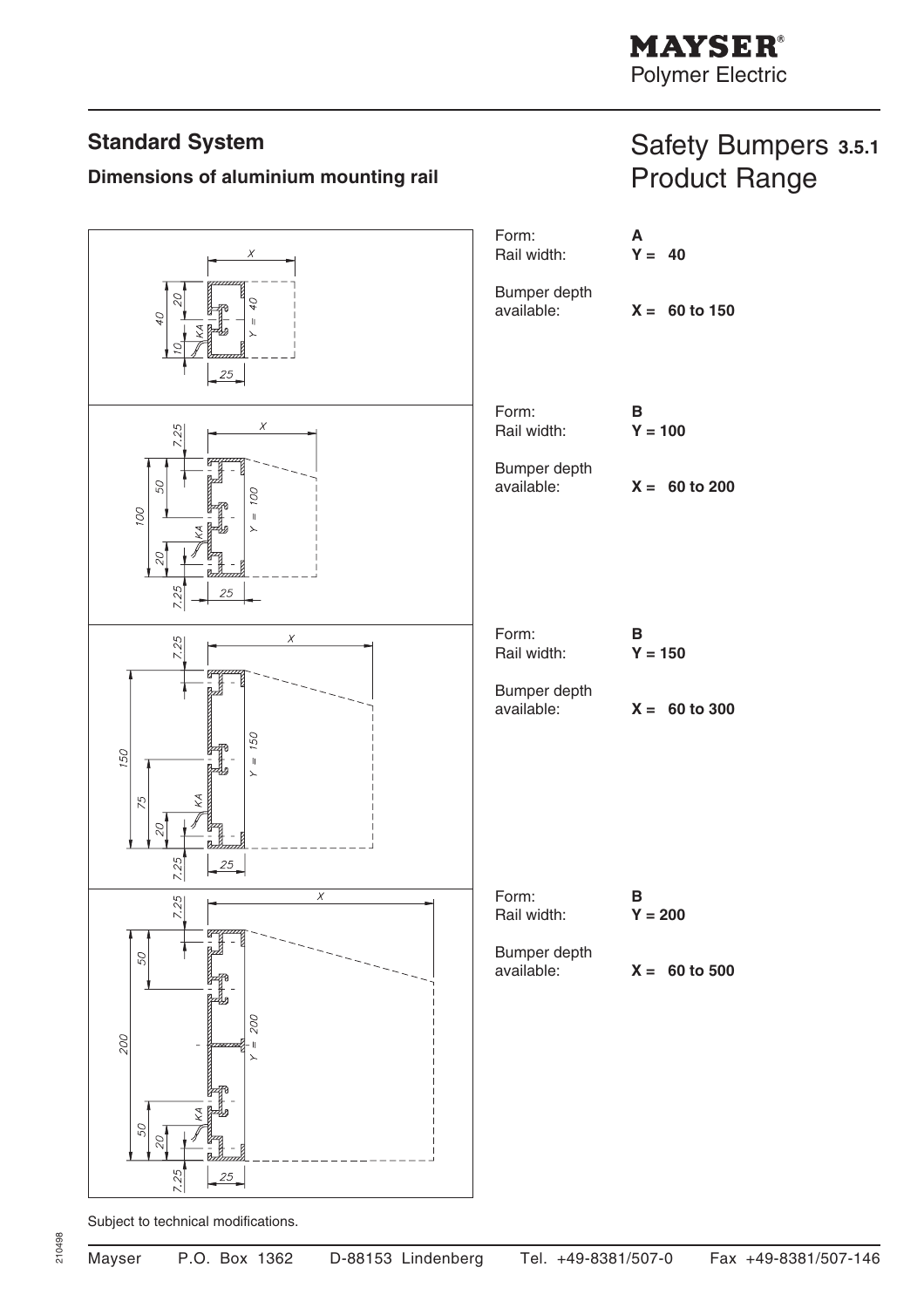# **Standard System**

### **Technical Details**

| Form | Υ<br>X |     | Actuating<br>force | Reaction<br>distance | Total<br>deformation<br>up to 250 N |
|------|--------|-----|--------------------|----------------------|-------------------------------------|
|      |        |     | $F_G[N]$           | $S_{\rm R}$ [mm]     | $S_{\alpha}$ [mm]                   |
| A    | 40     | 120 | 70                 | 20                   | 80                                  |
| A    | 40     | 150 | 70                 | 20                   | 100                                 |
| B    | 100    | 100 | 70                 | 20                   |                                     |
| B    | 100    | 200 | 70                 | 20                   |                                     |
| B    | 150    | 250 | 70                 | 20                   | 100                                 |
| B    | 150    | 300 | 80                 | 30                   | 120                                 |
| B    | 200    | 350 | 80                 | 30                   | 120                                 |
| B    | 200    | 450 | 80                 | 40                   | 150                                 |

# Safety Bumpers **3.6.1** Product Range

#### **Example:**

Chosen Bumper: Form B; Y=150, X=300 The contact is triggered at a reaction distance of 30 mm. 90 mm braking distance now remains (at a limit force of 250 N) until the AGV comes to a halt.

| Force F                   |                   |                  |
|---------------------------|-------------------|------------------|
| in N                      |                   |                  |
| $\mathsf{F}_{\mathsf{G}}$ |                   |                  |
|                           |                   |                  |
|                           |                   |                  |
| Actuating<br>force        |                   |                  |
|                           |                   |                  |
|                           |                   |                  |
|                           |                   |                  |
|                           |                   | distance s in mm |
|                           | $S_{\text{B}}$    | $S_V$            |
|                           | $S_{\rm G}$       |                  |
|                           | $s_G = s_B + s_V$ |                  |
|                           |                   |                  |

The force  $F<sub>G</sub>$  represents a limit force up to which a sensor deforms and/ or up to which it may continue to be moved.

In this connection it is assumed that no danger will arise for humans while this force is being applied.

The suggested standard value for an adult is  $F<sub>G</sub> = 250$  N.

Formula for calculating the total deformation distance:

mm tolerances:  $\pm 10$  mm N tolerances:  $\pm 10 \text{ N}$ Test piece: Ø 80 mm Test speed: 100 mm/s

 $S_{v}$  [mm] = overtravel

$$
S_{G} = S_{B} + S_{V}
$$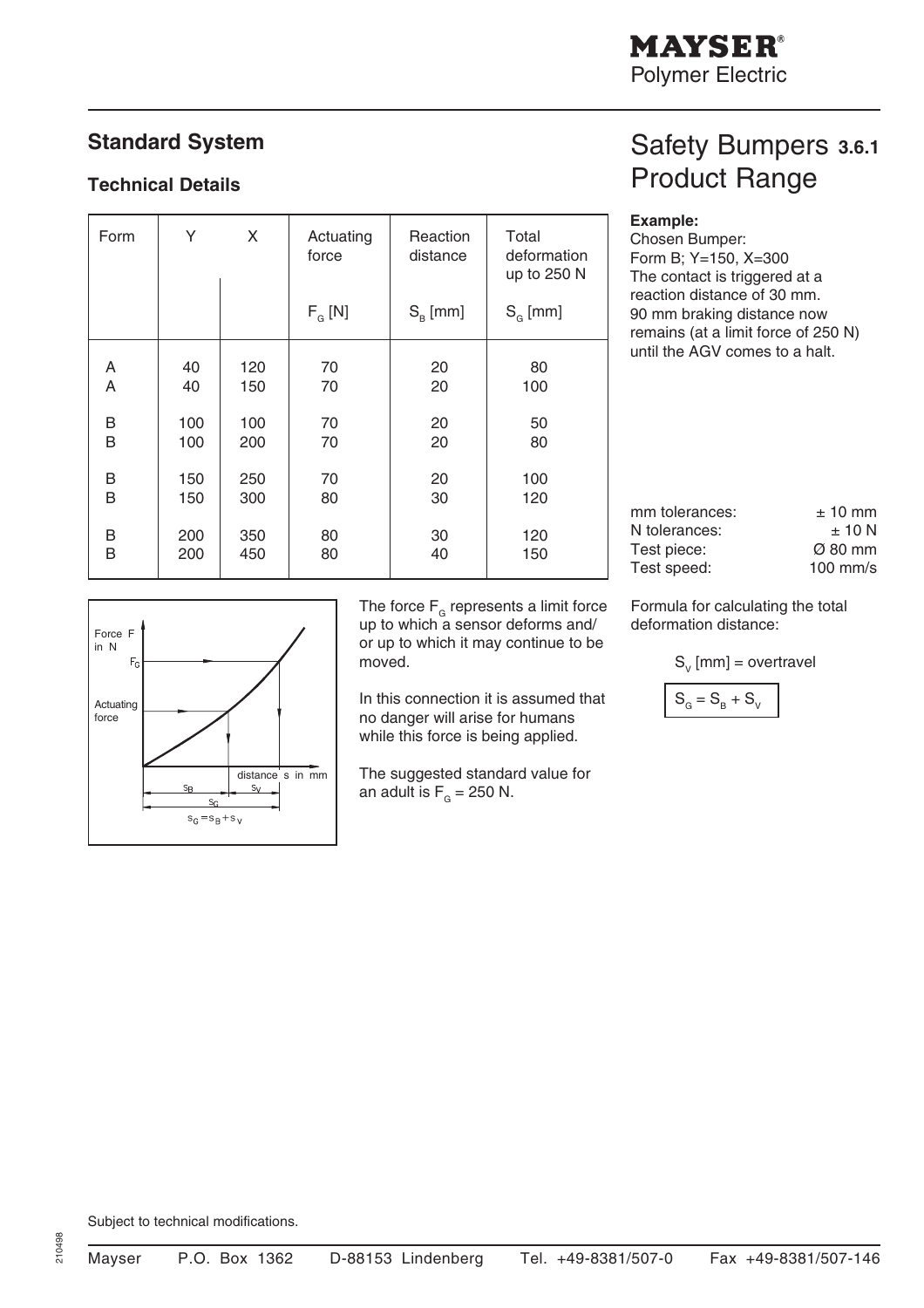# **Customized designs**

### **Types**

The Safety Bumpers can be supplied in various shapes and sizes for special applications.

Forms: U-shaped, L-shaped, ... Surface: - various skins and colours (single colour, striped, ...)

- protective coverings for high mechanical loads
- heat resistant casings

Special solutions for use in hazardous locations possible. Customized mounting rail can be accomodated.

### **Practical examples**



Mayser Safety System We make progress safe!

Subject to technical modifications.

# Safety Bumpers **3.7.1** Product Range